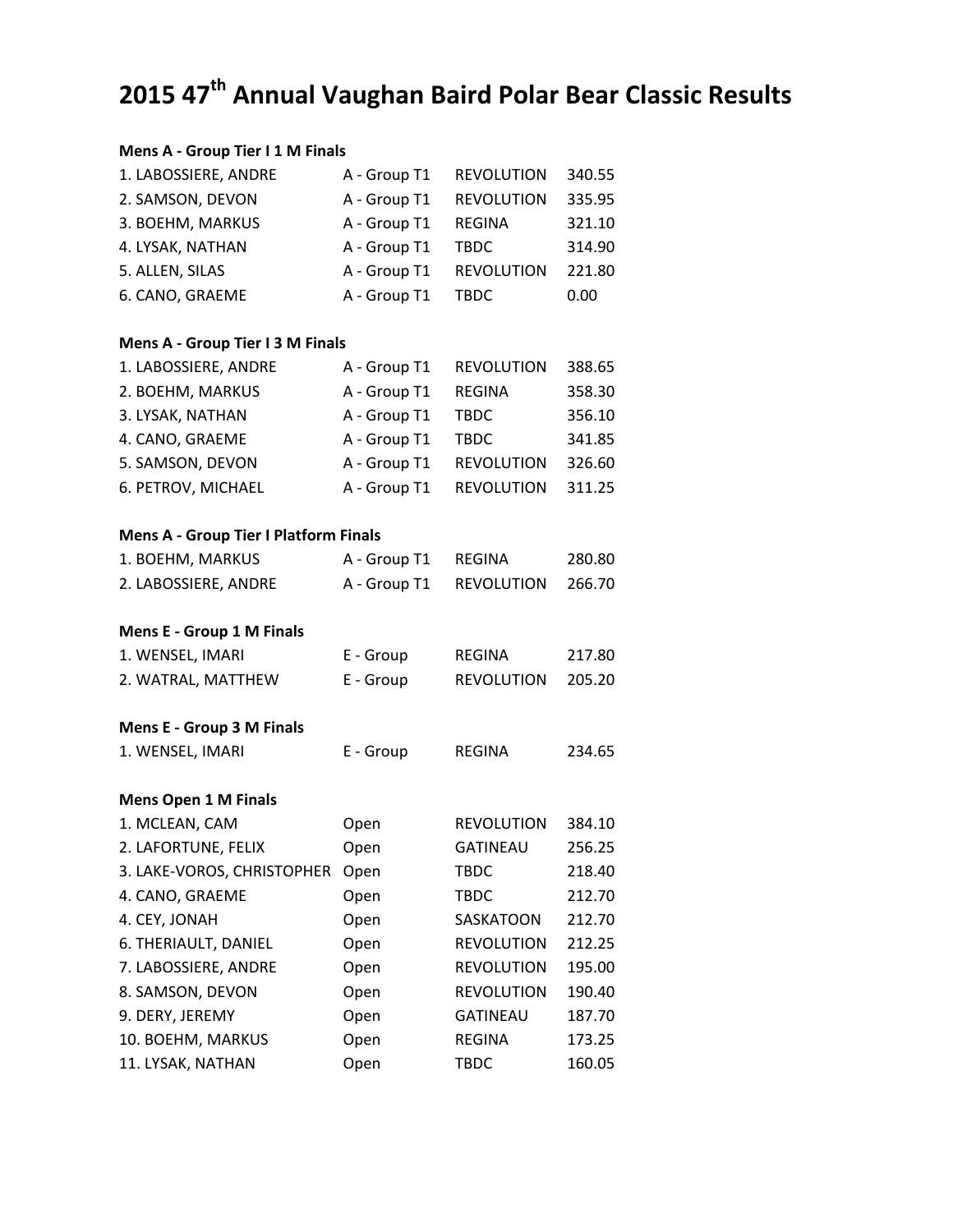| <b>Mens Open 3 M Finals</b>             |                  |                   |        |
|-----------------------------------------|------------------|-------------------|--------|
| 1. THERIAULT, DANIEL                    | Open             | <b>REVOLUTION</b> | 261.40 |
| 2. LAFORTUNE, FELIX                     | Open             | <b>GATINEAU</b>   | 244.90 |
| 2. CEY, JONAH                           | Open             | SASKATOON         | 244.90 |
| 4. LAKE-VOROS, CHRISTOPHER              | Open             | <b>TBDC</b>       | 234.55 |
| 5. BOEHM, MARKUS                        | Open             | <b>REGINA</b>     | 209.05 |
| 6. CANO, GRAEME                         | Open             | <b>TBDC</b>       | 196.60 |
| <b>Womens B - Group 1 M Finals</b>      |                  |                   |        |
| 1. MERLO, CRISTEN                       | B - Group        | <b>TBDC</b>       | 342.60 |
| 2. BUCHWALD, SERENA                     | <b>B</b> - Group | <b>REVOLUTION</b> | 325.30 |
| 3. ROBERGE, MATHILDE                    | <b>B</b> - Group | <b>GATINEAU</b>   | 307.40 |
| 4. GALLAIS, JOELLE                      | <b>B</b> - Group | <b>REGINA</b>     | 304.90 |
| 5. GAUTHIER, ALYSSA                     | <b>B</b> - Group | <b>REVOLUTION</b> | 300.80 |
| 6. BESLER, MICAIAH                      | <b>B</b> - Group | SASKATOON         | 300.75 |
| 7. LEMIEUX, JOSIANE                     | <b>B</b> - Group | <b>GATINEAU</b>   | 295.10 |
| 8. GALLAIS, JOCELYN                     | <b>B</b> - Group | <b>REGINA</b>     | 289.25 |
| 9. CLAIRMONT, ALYSSA                    | B - Group        | <b>REGINA</b>     | 283.70 |
| 10. KNAPTON, KAMRYN                     | <b>B</b> - Group | TBDC              | 282.80 |
| 11. HARDY, VICTORIA                     | <b>B</b> - Group | <b>GATINEAU</b>   | 275.20 |
| 12. DASCHUK, SOPHIE                     | B - Group        | <b>REGINA</b>     | 265.70 |
| <b>Womens B - Group 3 M Finals</b>      |                  |                   |        |
| 1. CLAIRMONT, ALYSSA                    | <b>B</b> - Group | REGINA            | 367.10 |
| 2. BUCHWALD, SERENA                     | B - Group        | <b>REVOLUTION</b> | 361.05 |
| 3. BESLER, MICAIAH                      | <b>B</b> - Group | SASKATOON         | 348.80 |
| 4. MERLO, CRISTEN                       | B - Group        | TBDC              | 335.65 |
| 5. GAUTHIER, ALYSSA                     | <b>B</b> - Group | <b>REVOLUTION</b> | 334.45 |
| 6. GALLAIS, JOCELYN                     |                  |                   |        |
|                                         | B - Group        | <b>REGINA</b>     | 328.85 |
| 7. GALLAIS, JOELLE                      | B - Group        | REGINA            | 318.85 |
| 8. HARDY, VICTORIA                      | B - Group        | <b>GATINEAU</b>   | 283.70 |
| 9. DASCHUK, SOPHIE                      | B - Group        | <b>REGINA</b>     | 281.90 |
| <b>Womens B - Group Platform Finals</b> |                  |                   |        |
| 1. BUCHWALD, SERENA                     | B - Group        | <b>REVOLUTION</b> | 282.60 |
| 2. BESLER, MICAIAH                      | B - Group        | SASKATOON         | 278.10 |
| 3. CLAIRMONT, ALYSSA                    | B - Group        | REGINA            | 275.15 |
| 4. ROBERGE, MATHILDE                    | B - Group        | <b>GATINEAU</b>   | 258.15 |
| 5. GALLAIS, JOCELYN                     | B - Group        | <b>REGINA</b>     | 256.70 |
| 6. GAUTHIER, ALYSSA                     | <b>B</b> - Group | <b>REVOLUTION</b> | 245.95 |
| 7. LEMIEUX, JOSIANE                     | B - Group        | <b>GATINEAU</b>   | 240.80 |
| 8. KNAPTON, KAMRYN                      | B - Group        | TBDC              | 227.35 |
| 9. DASCHUK, SOPHIE                      | B - Group        | REGINA            | 154.30 |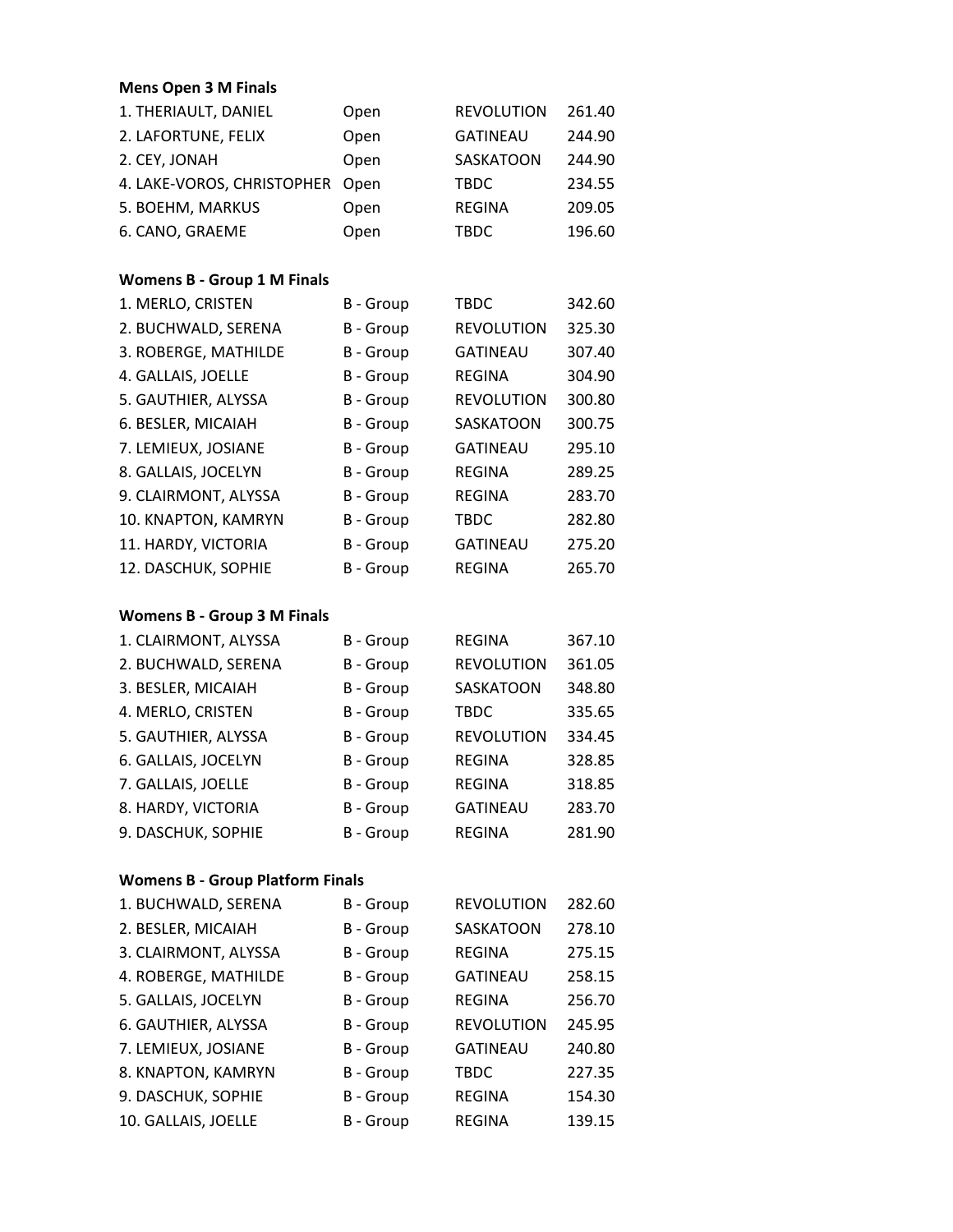## **Womens C ‐ Group 1 M Finals**

| 1. TARR, TALITHA                        | C - Group | BOARDWORKS 244.45 |        |
|-----------------------------------------|-----------|-------------------|--------|
| 2. GDANSKI, SYDNEY                      | C - Group | REGINA            | 239.20 |
| 3. BERKOVSKA, EVA                       | C - Group | <b>REGINA</b>     | 220.50 |
| 4. MELOCHE, ABBEY                       | C - Group | <b>TBDC</b>       | 214.10 |
| 5. BÉLANGER, LÉONIE                     | C - Group | <b>GATINEAU</b>   | 207.45 |
| 6. BONNAR, LAURYN                       | C - Group | <b>BOARDWORKS</b> | 206.30 |
| 7. COURNOYER, ROSE                      | C - Group | <b>GATINEAU</b>   | 205.45 |
| 8. WOOD, SOPHIE                         | C - Group | <b>BOARDWORKS</b> | 197.20 |
| <b>Womens C - Group 3 M Finals</b>      |           |                   |        |
| 1. TARR, TALITHA                        | C - Group | BOARDWORKS 287.10 |        |
| 2. GDANSKI, SYDNEY                      | C - Group | <b>REGINA</b>     | 246.45 |
| 3. BONNAR LAURYN                        | C - Group | <b>BOARDWORKS</b> | 231.40 |
| 4. MELOCHE, ABBEY                       | C - Group | <b>TBDC</b>       | 230.85 |
| 5. BERKOVSKA, EVA                       | C - Group | <b>REGINA</b>     | 223.85 |
| 6. BÉLANGER, LÉONIE                     | C - Group | <b>GATINEAU</b>   | 216.60 |
| 7. COURNOYER, ROSE                      | C - Group | <b>GATINEAU</b>   | 0.00   |
| <b>Womens C - Group Platform Finals</b> |           |                   |        |
| 1. TARR, TALITHA                        | C - Group | BOARDWORKS 227.85 |        |
| 2. COURNOYER, ROSE                      | C - Group | <b>GATINEAU</b>   | 214.40 |
| 3. MELOCHE, ABBEY                       | C - Group | <b>TBDC</b>       | 203.60 |
| 4. BONNAR, LAURYN                       | C - Group | <b>BOARDWORKS</b> | 202.60 |
| 5. BÉLANGER, LÉONIE                     | C - Group | <b>GATINEAU</b>   | 199.85 |
| 6. GDANSKI, SYDNEY                      | C - Group | REGINA            | 197.75 |
| 7. BERKOVSKA, EVA                       | C - Group | <b>REGINA</b>     | 197.70 |
| 8. WOOD, SOPHIE                         | C - Group | <b>BOARDWORKS</b> | 193.95 |
| <b>Womens D - Group 1 M Finals</b>      |           |                   |        |
| 1. HAIDASH, ANASTASSIA                  | D - Group | REGINA            | 221.75 |
| 2. CLAIRMONT, KELSEY                    | D - Group | REGINA            | 219.45 |
| 3. JOHNS, EVA                           | D - Group | BOARDWORKS 170.45 |        |
| 4. OMAN, PIPER                          | D - Group | BOARDWORKS 152.90 |        |
| <b>Womens D - Group 3 M Finals</b>      |           |                   |        |
| 1. HAIDASH, ANASTASSIA                  | D - Group | REGINA            | 246.35 |
| 2. CLAIRMONT, KELSEY                    | D - Group | REGINA            | 227.75 |
| 3. OMAN, PIPER                          | D - Group | BOARDWORKS 169.75 |        |
| 4. JOHNS, EVA                           | D - Group | BOARDWORKS 142.20 |        |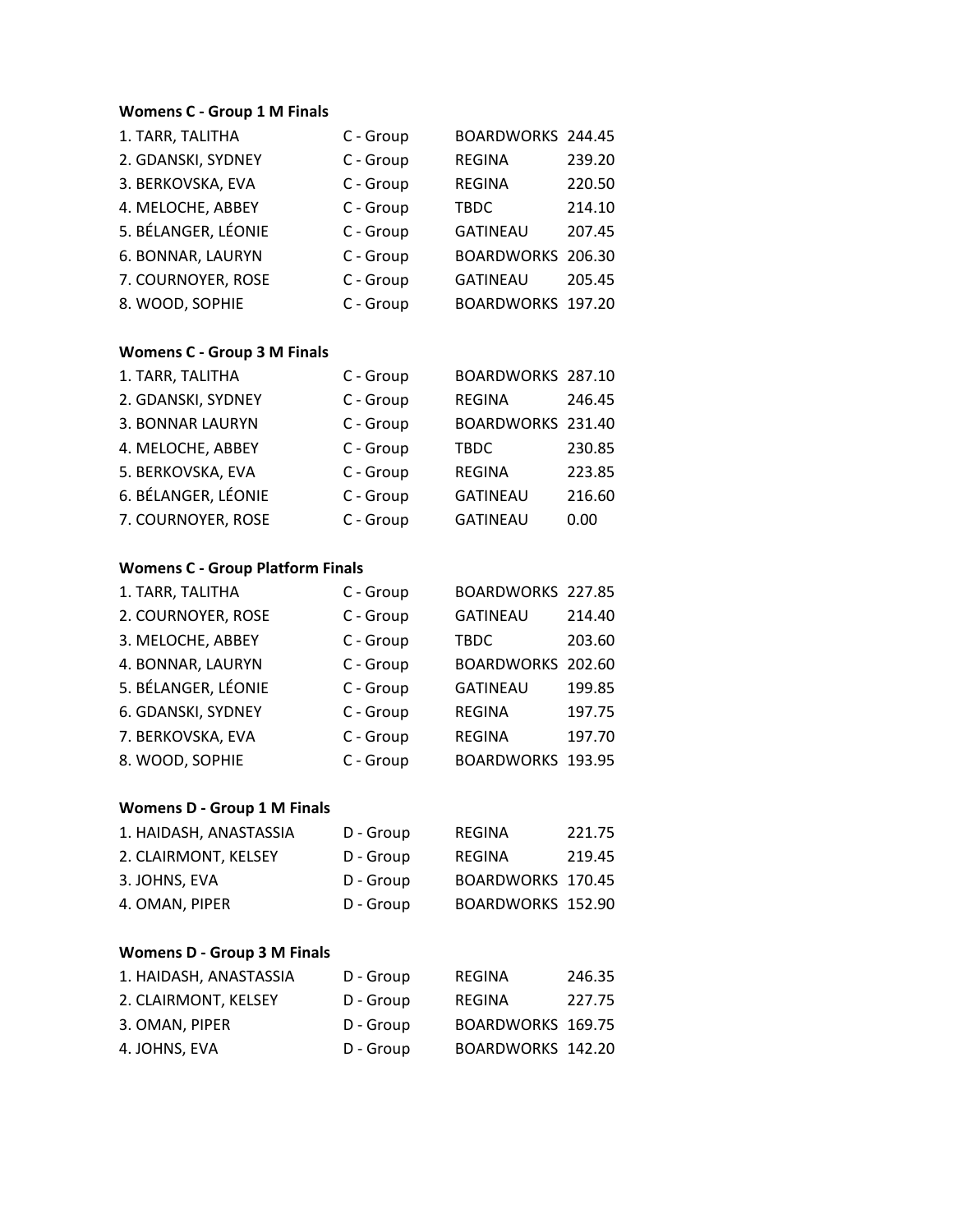| <b>Womens D - Group Platform Finals</b> |             |                   |        |
|-----------------------------------------|-------------|-------------------|--------|
| 1. HAIDASH, ANASTASSIA                  | D - Group   | <b>REGINA</b>     | 198.30 |
| 2. CLAIRMONT, KELSEY                    | D - Group   | REGINA            | 195.05 |
| 3. JOHNS, EVA                           | D - Group   | <b>BOARDWORKS</b> | 164.75 |
| 4. OMAN, PIPER                          | D - Group B | <b>OARDWORKS</b>  | 148.45 |
| <b>Womens E - Group 1 M Finals</b>      |             |                   |        |
| 1. LU, KEIRA                            | E - Group   | BOARDWORKS 244.80 |        |
| 2. STEWART, LILA                        | E - Group   | <b>REGINA</b>     | 196.20 |
| 3. JONES, CHLOE                         | E - Group   | <b>REGINA</b>     | 189.90 |
| 4. DECK, PRESLEY                        | E - Group   | REGINA            | 167.40 |
| 5. MARKUSSON, BROOKLYN                  | E - Group   | REGINA            | 164.70 |
| <b>Womens E - Group 3 M Finals</b>      |             |                   |        |
| 1. LU, KEIRA                            | E - Group   | BOARDWORKS 239.40 |        |
| 2. JONES, CHLOE                         | E - Group   | <b>REGINA</b>     | 188.10 |
| <b>Womens Open 1 M Finals</b>           |             |                   |        |
| 1. GEORGE, MARA                         | Open        | <b>REVOLUTION</b> | 221.80 |
| 2. MERLO, CRISTEN                       | Open        | <b>TBDC</b>       | 205.20 |
| 3. BESLER, MICAIAH                      | Open        | SASKATOON         | 198.60 |
| 4. HEISKANEN, HELENA                    | Open        | <b>TBDC</b>       | 196.95 |
| 5. GAUTHIER, ALYSSA                     | Open        | <b>REVOLUTION</b> | 193.90 |
| 6. GALLAIS, JOELLE                      | Open        | <b>REGINA</b>     | 189.30 |
| 7. CLAIRMONT, ALYSSA                    | Open        | <b>REGINA</b>     | 188.20 |
| 8. BOUCHARD, BROOKE                     | Open        | <b>REVOLUTION</b> | 188.00 |
| 9. GALLAIS, JOCELYN                     | Open        | <b>REGINA</b>     | 183.85 |
| 10. BUCHWALD, SERENA                    | Open        | <b>REVOLUTION</b> | 180.65 |
| 11. CHAMBERS, MADISON                   | Open        | <b>REVOLUTION</b> | 174.15 |
| 12. KNAPTON, KAMRYN                     | Open        | <b>TBDC</b>       | 169.60 |
| 13. BEZTE, KATIE                        | Open        | <b>REVOLUTION</b> | 166.10 |
| <b>Womens Open 3 M Finals</b>           |             |                   |        |
| 1. GEORGE, MARA                         | Open        | <b>REVOLUTION</b> | 256.00 |
| 2. BESLER, MICAIAH                      | Open        | SASKATOON         | 239.10 |
| 3. GAUTHIER, ALYSSA                     | Open        | <b>REVOLUTION</b> | 216.10 |
| 4. BUCHWALD, SERENA                     | Open        | <b>REVOLUTION</b> | 210.85 |
| 5. MERLO, CRISTEN                       | Open        | <b>TBDC</b>       | 210.55 |
| 6. HEISKANEN, HELENA                    | Open        | <b>TBDC</b>       | 206.50 |
| 7. GALLAIS, JOCELYN                     | Open        | REGINA            | 196.50 |
| 8. CLAIRMONT, ALYSSA                    | Open        | <b>REGINA</b>     | 193.55 |
| 9. GALLAIS, JOELLE                      | Open        | <b>REGINA</b>     | 183.35 |
| 10. BOUCHARD, BROOKE                    | Open        | <b>REVOLUTION</b> | 170.30 |